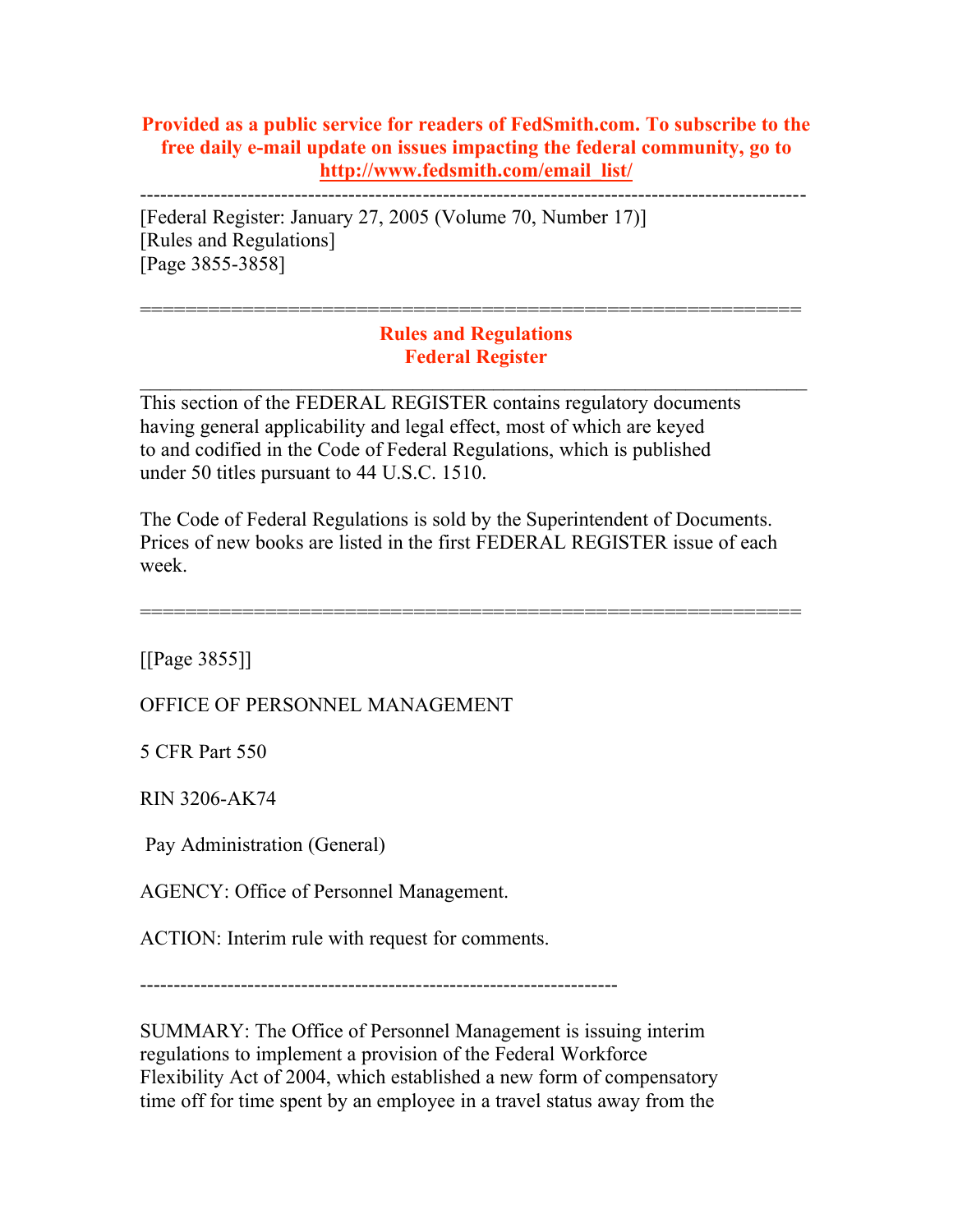employee's official duty station when such time is not otherwise compensable.

DATES: Effective Date: The interim regulations will become effective on January 28, 2005.

Comment Date: Comments must be received on or before March 28, 2005.

ADDRESSES: Send or deliver written comments to Donald J. Winstead, Deputy Associate Director for Pay and Performance Policy, Office of Personnel Management, Room 7H31, 1900 E Street, NW., Washington, DC 20415, by FAX at  $(202)$  606-0824, or by e-mail at pay-performancepolicy@opm.gov.

FOR FURTHER INFORMATION CONTACT: Vicki Draper by telephone at (202)

606-2858; by fax at (202) 606-0824; or by e-mail at pay-performancepolicy@opm.gov.

SUPPLEMENTARY INFORMATION: The Office of Personnel Management (OPM) is issuing interim regulations to implement a new compensatory time off provision established by section 203 of the Federal Workforce Flexibility Act of 2004 (Public Law 108-411, October 30, 2004). Section 203 amended subchapter V of chapter 55 of title 5, United States Code, by adding a new section 5550b, which establishes a new form of compensatory time off for time spent by an employee in a travel status away from the employee's official duty station when such time is not otherwise compensable. Under 5 U.S.C. 5548, OPM has general authority to issue regulations necessary to administer the premium pay provisions in subchapter V of chapter 55. These regulations amend part 550 of title 5, Code of Federal Regulations, by adding a new subpart N, Compensatory Time Off for Travel.

Section 203(c) provides that this new form of compensatory time off for travel takes effect on the earlier of (1) the effective date of implementing regulations or (2) the 90th day after the date of the law's enactment (January 28, 2005). These regulations are effective on January 28, 2005.

In Sec. 550.1403, we provide definitions of various terms used in subpart N. For example, the term "travel" is defined to mean officially authorized travel--that is, travel for work purposes that is approved by an authorized agency official or otherwise authorized under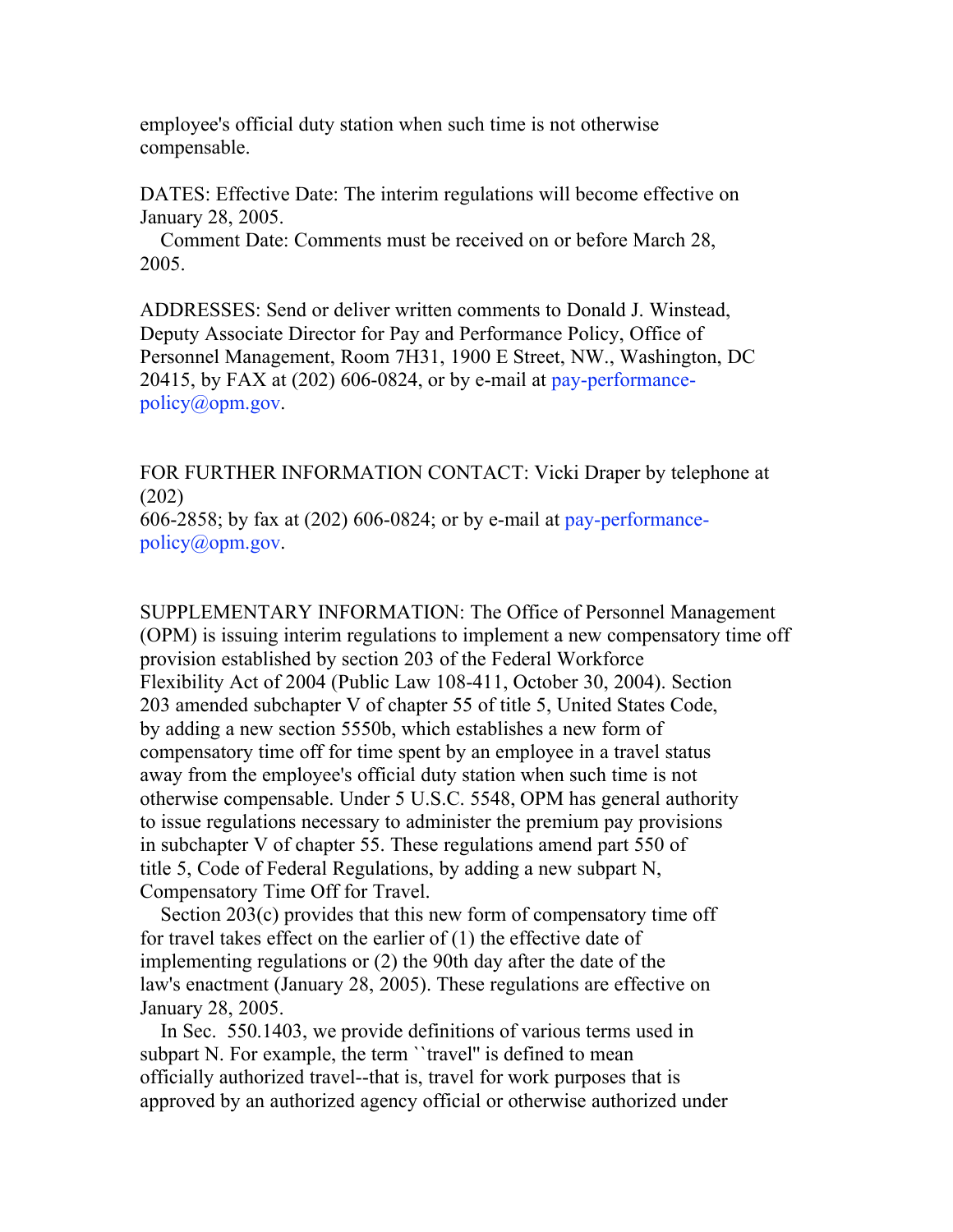established agency policies. The term ``travel status'' is defined to mean travel as described in Sec. 550.1404 that is creditable for the purpose of accruing compensatory time off under subpart N. To make clear that an employee may not receive double compensation for travel hours, the term ``travel status'' as used in subpart N does not include travel time that is otherwise compensable as hours of work. For example, travel hours outside an employee's regular working hours that are compensable hours of work under 5 U.S.C. 5542(b)(2)(B) and 5 CFR  $550.112(g)(2)$ , may not also be credited as time in a travel status under subpart N.

The term ``compensable'' is defined to make clear what periods of time are ``not otherwise compensable'' and thus potentially creditable for the purpose of compensatory time off for travel under subpart N. Time is considered compensable if the time is creditable as hours of work for the purpose of determining a specific pay entitlement. This is true even when that work time does not result in additional compensation due to the application of pay limitations. For example, under the availability pay provisions in 5 U.S.C. 5545a, all unscheduled duty hours (including any hours in excess of the minimum hours necessary in a 12-month period to justify the payment of availability pay) are considered ``compensable'' hours, since availability pay represents full compensation for all unscheduled duty hours. In addition, even though a criminal investigator may not receive the full 25-percent availability pay because of the biweekly premium pay limitation in 5 U.S.C. 5547, all hours of a type that are creditable as unscheduled duty hours for the purpose of availability pay are considered to be compensable. Thus, with respect to any hours of a type that is creditable as unscheduled duty hours for availability pay purposes, any travel time during such hours are not creditable under subpart N.

In Sec. 550.1404(b), we clarify that time in travel status includes only the time actually spent traveling between the official duty station and a temporary duty station, or between two temporary duty stations, and the ``usual waiting time'' that precedes or interrupts such travel. Generally, passengers are required to arrive at a transportation terminal (e.g., airport or train station) at a designated pre-departure time (e.g., 1 to 2 hours prior to the scheduled departure time of an airplane, depending on whether it is a domestic or international flight). Such waiting time at the transportation terminal is considered usual waiting time and is creditable time in a travel status. The concept of ``usual waiting time'' is currently used in determining creditable overtime hours of work under title 5 and the Fair Labor Standards Act of 1938, as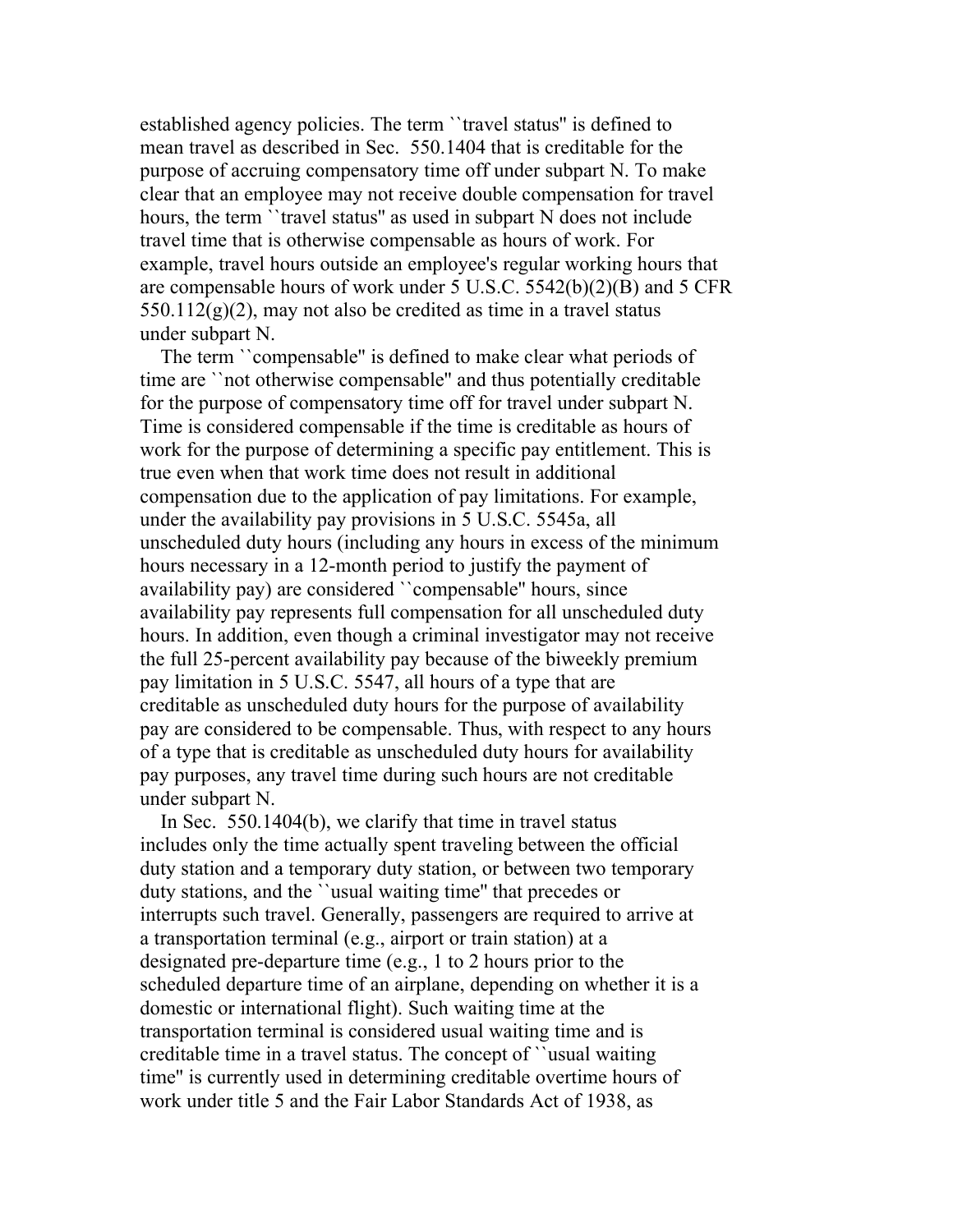amended.

In addition, when an employee's travel is interrupted (i.e., the employee travels to an intervening transportation terminal and has to wait for a connecting flight to continue traveling to a temporary duty station), usual waiting time at the intervening transportation terminal also is creditable time in a travel status, subject to exclusions for bona fide meal periods. If the employee experiences an extended (i.e., not usual) waiting time during which he or she is free to use the time for his or her own purposes (e.g., rest or sleep), the extended waiting time that is outside the employee's regular working hours is not creditable time in a travel status. Once the employee arrives at a temporary duty station, he or she is not

## [[Page 3856]]

considered to be in a travel status just because he or she is away from the official duty station. In other words, the time spent at a temporary duty station between arrival and departure cannot be credited as time in a travel status.

In Sec. 550.1404(c) and (d), we clarify when it is appropriate to offset creditable time in a travel status by the amount of time the employee spends in normal commuting between home and work. For example, such an offset applies to an employee who travels directly between his or her home and a temporary duty station outside the limits of the employee's official duty station. Also, the commuting time offset applies if an employee is required to travel between home and a transportation terminal outside the limits of his or her official duty station.

Section 550.1405 addresses the crediting of compensatory time off for travel. Qualifying compensatory time off for travel must be credited and used in increments of one-tenth of an hour (6 minutes) or one-quarter of an hour (15 minutes). This is consistent with OPM's standardized policy for charging annual and sick leave in increments of one-tenth or one-quarter of an hour. An employee must comply with his or her agency's procedures for requesting credit of compensatory time off and the employee must file such requests within the time period required by the agency.

Section 550.1406 addresses the usage of accrued compensatory time off for travel. An employee must submit a request to his or her supervisor to schedule time off from his or her normal tour of duty for the purpose of using accrued compensatory time off.

In an effort to give employees sufficient time to use their accumulated compensatory time off and to enhance the efficiency and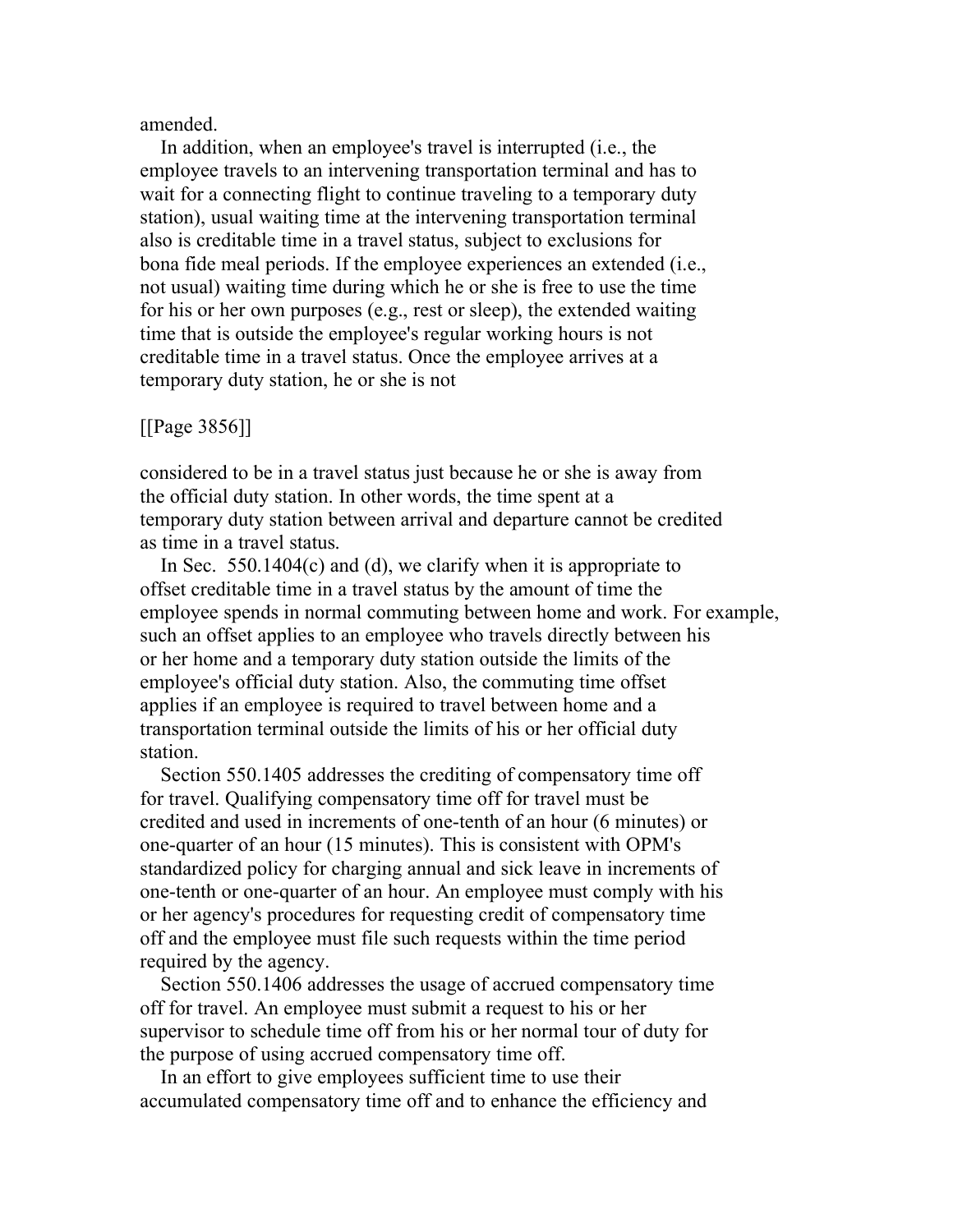effectiveness of standardized payroll policies and processes, Sec. 550.1407(a) provides that an employee must use his or her accrued compensatory time off within 26 pay periods after it is earned or forfeit such compensatory time off, except in certain circumstances (e.g., when an employee separates or is placed in a leave without pay status to perform service in the uniformed services with restoration rights).

Section 550.1407(b) provides that, upon voluntary transfer to another agency, an employee's unused compensatory time off balance must be forfeited.

Section 550.1407(c) provides that an employee must forfeit any unused compensatory time off when he or she separates from Federal service, except in the circumstances described in Sec. 550.1407(a)(2).

Section 550.1407(d) provides that an employee must forfeit any unused compensatory time off when he or she moves to a Federal position not covered by subpart N. However, this requirement does not prevent an agency from using another legal authority to give the employee credit for compensatory time off for travel equal to the forfeited amount.

Section 550.1408 restates the statutory prohibition on paying employees for unused compensatory time off for travel earned under this subpart.

Section 550.1409 makes clear that compensatory time off for travel earned under this subpart is not considered in applying the biweekly and annual premium pay limitations in 5 U.S.C. 5547 or the aggregate pay limitation on pay in 5 U.S.C. 5307.

In exercising our broad regulatory authority under 5 U.S.C. 5548, we have deliberately taken a conservative approach with respect to the time limit on the use of earned compensatory time off. We are mindful that we are dealing with a new type of employee benefit which presents new issues and administrative challenges for agencies. We believe it is appropriate to approach this new benefit without imposing overly burdensome administrative procedures.

## Waiver of Notice of Proposed Rulemaking

Pursuant to section 553(b)(3)(B) of title 5 of the United States Code, I find that good cause exists for waiving the general notice of proposed rulemaking. Also, pursuant to 5 U.S.C. 553(d)(3), I find that good cause exists for making this rule effective in less than 30 days. These regulations implement a provision of Public Law 108-411 that becomes effective on the effective date of these regulations. The waiver of the requirements for proposed rulemaking and a delay in the effective date are necessary to ensure timely implementation of the law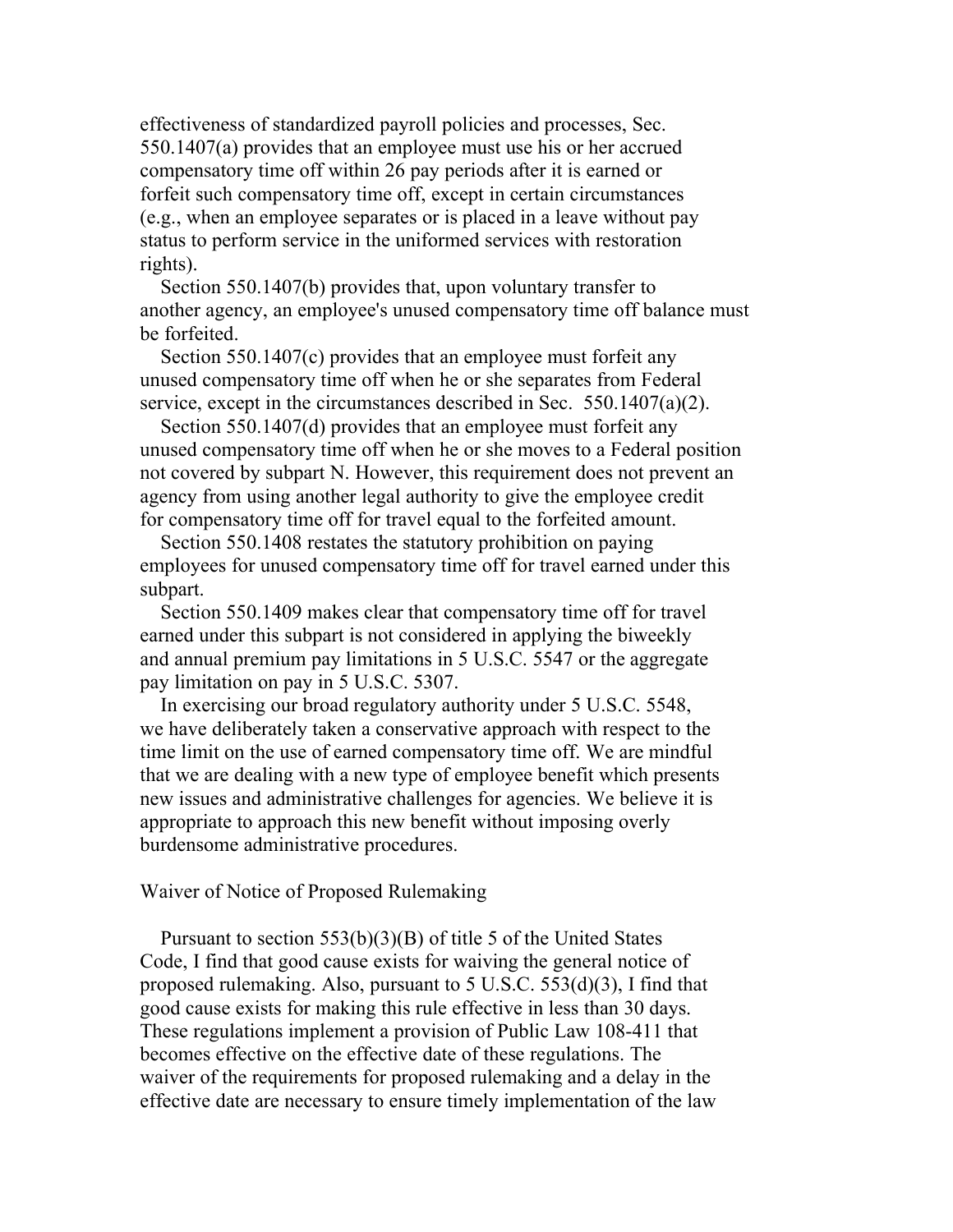as intended by Congress.

E.O. 12866, Regulatory Review

The Office of Management and Budget has reviewed this rule in accordance with E.O. 12866.

Regulatory Flexibility Act

I certify that these regulations will not have a significant economic impact on a substantial number of small entities because they will apply only to Federal agencies and employees.

List of Subjects in 5 CFR Part 550

Administrative practice and procedure, Claims, Government employees, Wages.

Office of Personnel Management. Kay Coles James, Director.

0

Accordingly, OPM is amending 5 CFR part 550 as follows:

PART 550--PAY ADMINISTRATION (GENERAL)

## 0

1. The authority citation for part 550 continues to read as follows:

Authority: 5 U.S.C. 5304 note, 5305 note, 5541(2)(iv), 5545a(h)(2)(B) and (i), 5547(b) and (c), 5548, and 6101(c); sections 407 and 2316, Pub. L. 105-277, 112 Stat. 2681-101 and 2681-828 (5 U.S.C. 5545a); E.O. 12748, 3 CFR, 1992 Comp., p. 316.

 $\overline{0}$ 2. A new subpart N is added to read as follows: Subpart N--Compensatory Time Off for Travel Sec. 550.1401 Purpose. 550.1402 Coverage. 550.1403 Definitions.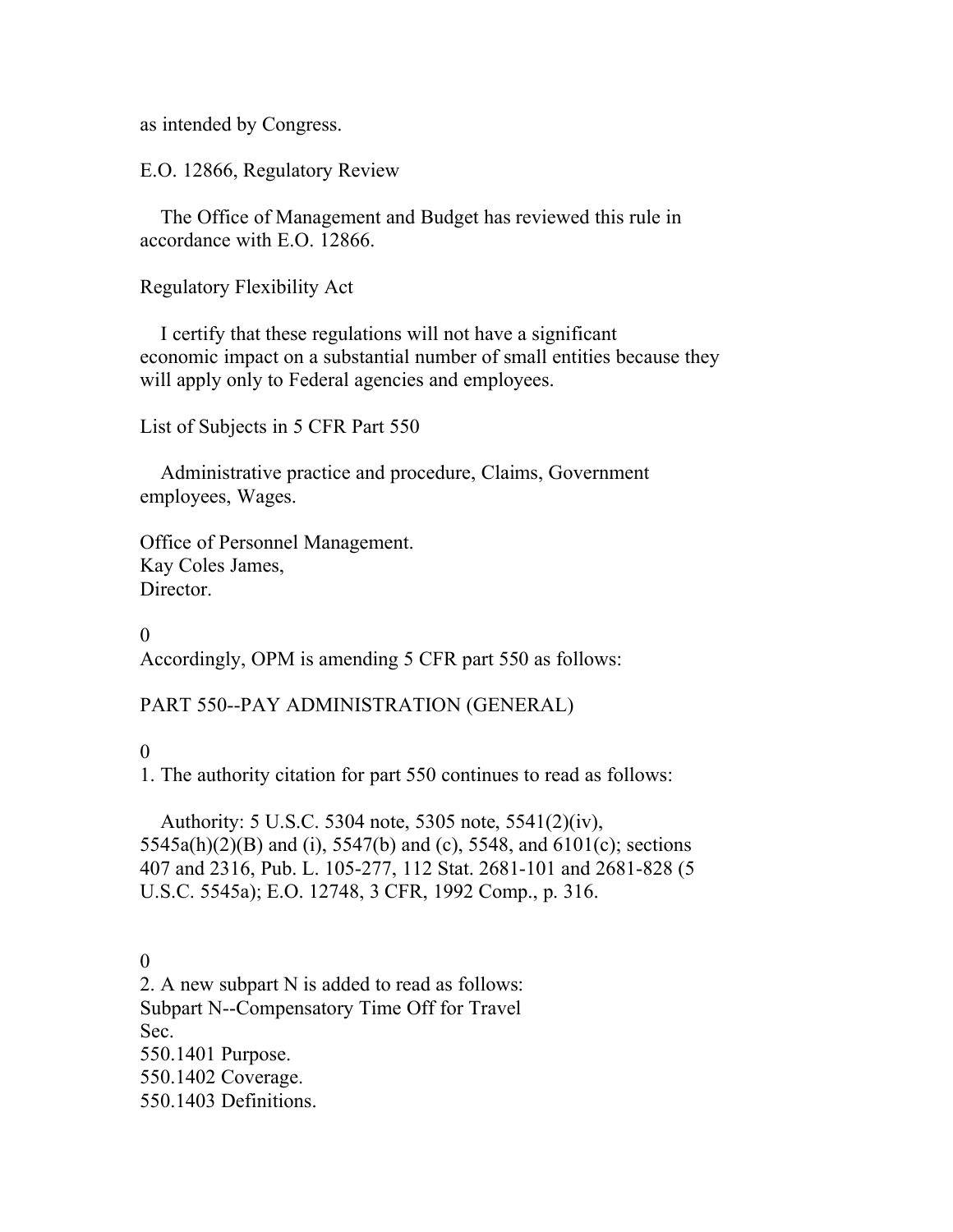550.1404 Creditable travel time.

550.1405 Crediting compensatory time off.

550.1406 Usage of accrued compensatory time off.

550.1407 Forfeiture of unused compensatory time off.

550.1408 Prohibition against payment for unused compensatory time off.

550.1409 Inapplicability of premium pay and aggregate pay caps.

Subpart N--Compensatory Time Off for Travel

Sec. 550.1401 Purpose.

This subpart contains OPM regulations implementing 5 U.S.C. 5550b, which establishes a new type of compensatory time off. Subject to the conditions specified in this subpart, an employee is entitled to earn, on an hour-for-hour basis, compensatory time off for time in a travel status away from the employee's official duty station when the travel time is not otherwise compensable.

Sec. 550.1402 Coverage.

This subpart applies to an employee as defined in 5 U.S.C. 5541(2) who is employed by an agency.

Sec. 550.1403 Definitions.

In this subpart:

Agency means an Executive agency as defined in 5 U.S.C. 105.

Compensable refers to periods of time that are creditable as hours of work for the purpose of determining a specific pay entitlement, even when that work

[[Page 3857]]

time may not actually generate additional compensation because of applicable pay limitations.

Compensatory time off means compensatory time off for travel that is credited under the authority of this subpart.

Official duty station means the geographic area surrounding an employee's regular work site that is the same as the area designated by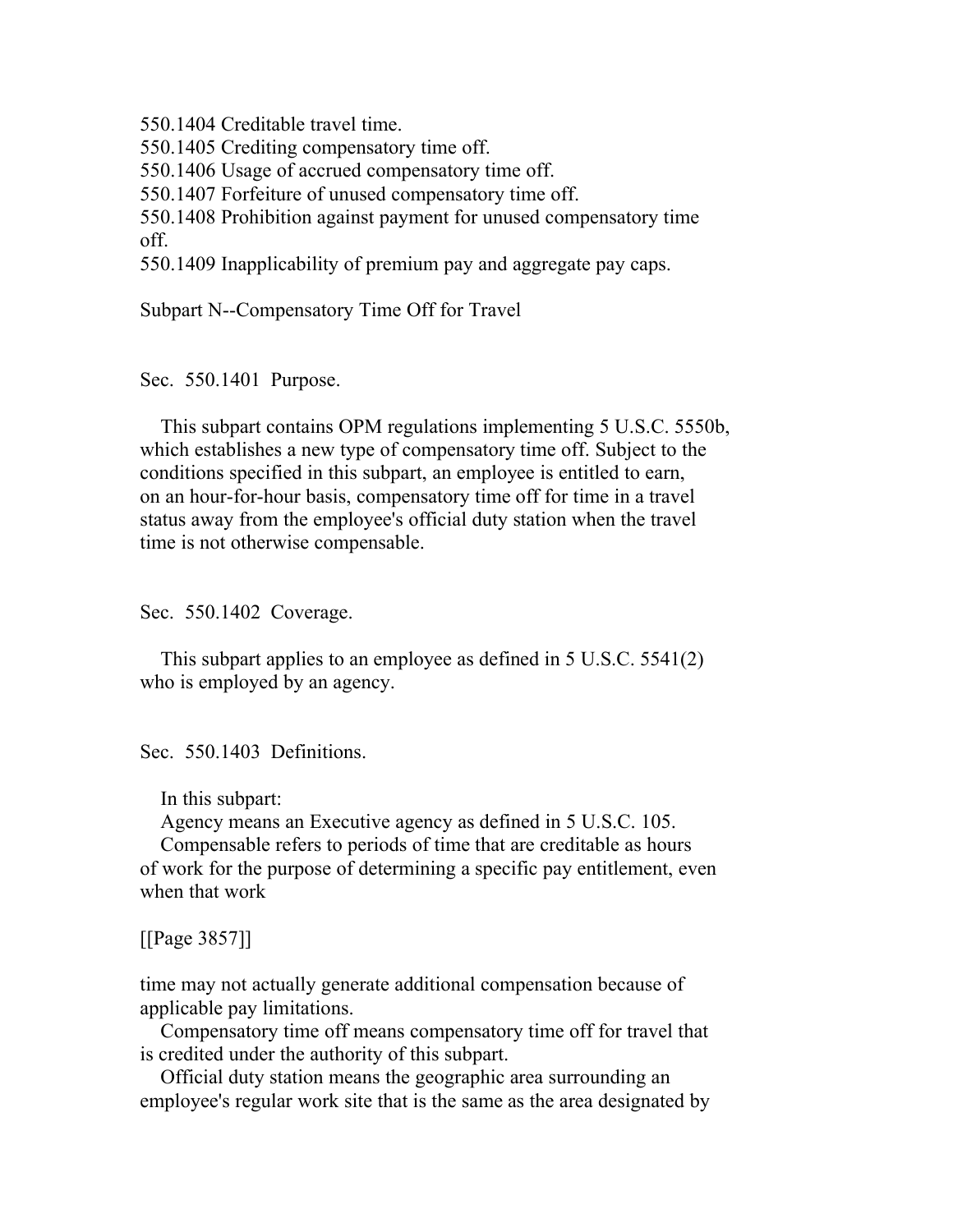the employing agency for the purpose of determining whether travel time is compensable for the purpose of determining overtime pay, consistent with the regulations in 5 CFR 550.112(j) and 551.422(d).

Regular working hours means the days and hours of an employee's regularly scheduled administrative workweek established under 5 CFR part 610.

Scheduled tour of duty for leave purposes means an employee's regular hours for which he or she may be charged leave under 5 CFR part 630 when absent. For full-time employees, it is the 40-hour basic workweek as defined in 5 CFR 610.102. For employees with an uncommon tour of duty as defined in 5 CFR 630.201, it is the uncommon tour of duty.

Travel means officially authorized travel--i.e., travel for work purposes that is approved by an authorized agency official or otherwise authorized under established agency policies.

Travel status means travel time as described in Sec. 550.1404 that is creditable in accruing compensatory time off for travel under this subpart, excluding travel time that is otherwise compensable under other legal authority.

#### Sec. 550.1404 Creditable travel time.

(a) General. Subject to the conditions specified in this subpart, an agency must credit an employee with compensatory time off for time in a travel status if--

(1) The employee is required to travel away from the official duty station; and

(2) The travel time is not otherwise compensable hours of work under other legal authority.

(b) Travel status. (1) Time in a travel status includes the time an employee actually spends traveling between the official duty station and a temporary duty station, or between two temporary duty stations, and the usual waiting time that precedes or interrupts such travel, subject to the exclusions specified in paragraphs  $(b)(2)$  and  $(b)(3)$  of this section and the requirements in paragraphs (c) and (d) of this section. Time spent at a temporary duty station between arrival and departure is not time in a travel status. Determinations regarding what is creditable as ``usual waiting time'' are within the sole and exclusive discretion of the employing agency.

(2) Bona fide meal periods during actual travel time or waiting time are not creditable as time in a travel status.

(3) If an employee experiences an extended (i.e., not usual)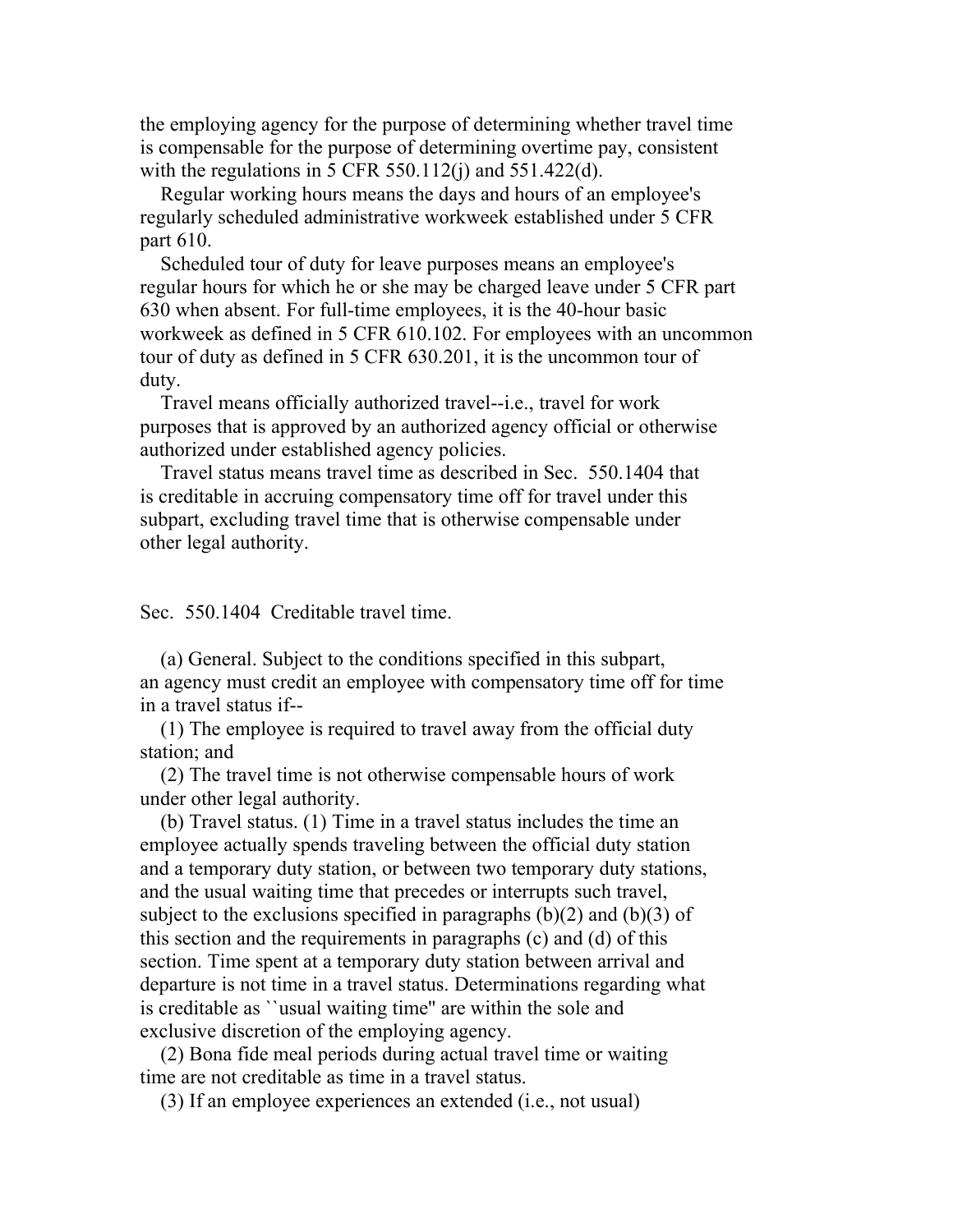waiting time between actual periods of travel during which the employee is free to rest, sleep, or otherwise use the time for his or her own purposes, the extended waiting time is not creditable as time in a travel status.

(c) Travel between home and a temporary duty station. (1) If an employee is required to travel directly between his or her home and a temporary duty station outside the limits of the employee's official duty station, the travel time is creditable as time in a travel status if otherwise qualifying under this subpart. However, the agency must deduct from such travel hours the time the employee would have spent in normal home-to-work or work-to-home commuting.

(2) In the case of an employee who is offered one mode of transportation and who is permitted to use an alternative mode of transportation, or who travels at a time or by a route other than that selected by the agency, the agency must determine the estimated amount of time in a travel status the employee would have had if the employee had used the mode of transportation offered by the agency or traveled at the time and by the route selected by the agency. In determining time in a travel status under this subpart, the agency must credit the employee with the lesser of the estimated time in a travel status or the actual time in a travel status.

(3) In the case of an employee who is on a multiple-day travel assignment and who chooses, for personal reasons, not to use temporary lodgings at the temporary duty station, but to return home at night or on a weekend, only travel from home to the temporary duty station on the 1st day and travel from the temporary duty station to home on the last day that is otherwise qualifying as time in a travel status under this subpart is mandatorily creditable (subject to the deduction of normal commuting time). Travel to and from home on other days is not creditable travel time unless the agency, at its discretion, determines that credit should be given based on the net savings to the Government from reduced lodging costs, considering the value of lost labor time attributable to compensatory time off. The dollar value of an hour of compensatory time off for this purpose is equal to the employee's hourly rate of basic pay as defined in Sec. 550.103.

(d) Time spent traveling to or from a transportation terminal as part of travel away from the official duty station. If an employee is required to travel between home and a transportation terminal (e.g., airport or train station) within the limits of his or her official duty station as part of travel away from that duty station, the travel time outside regular working hours to or from the terminal is considered to be equivalent to commuting time and is not creditable time in a travel status. If the transportation terminal is outside the limits of the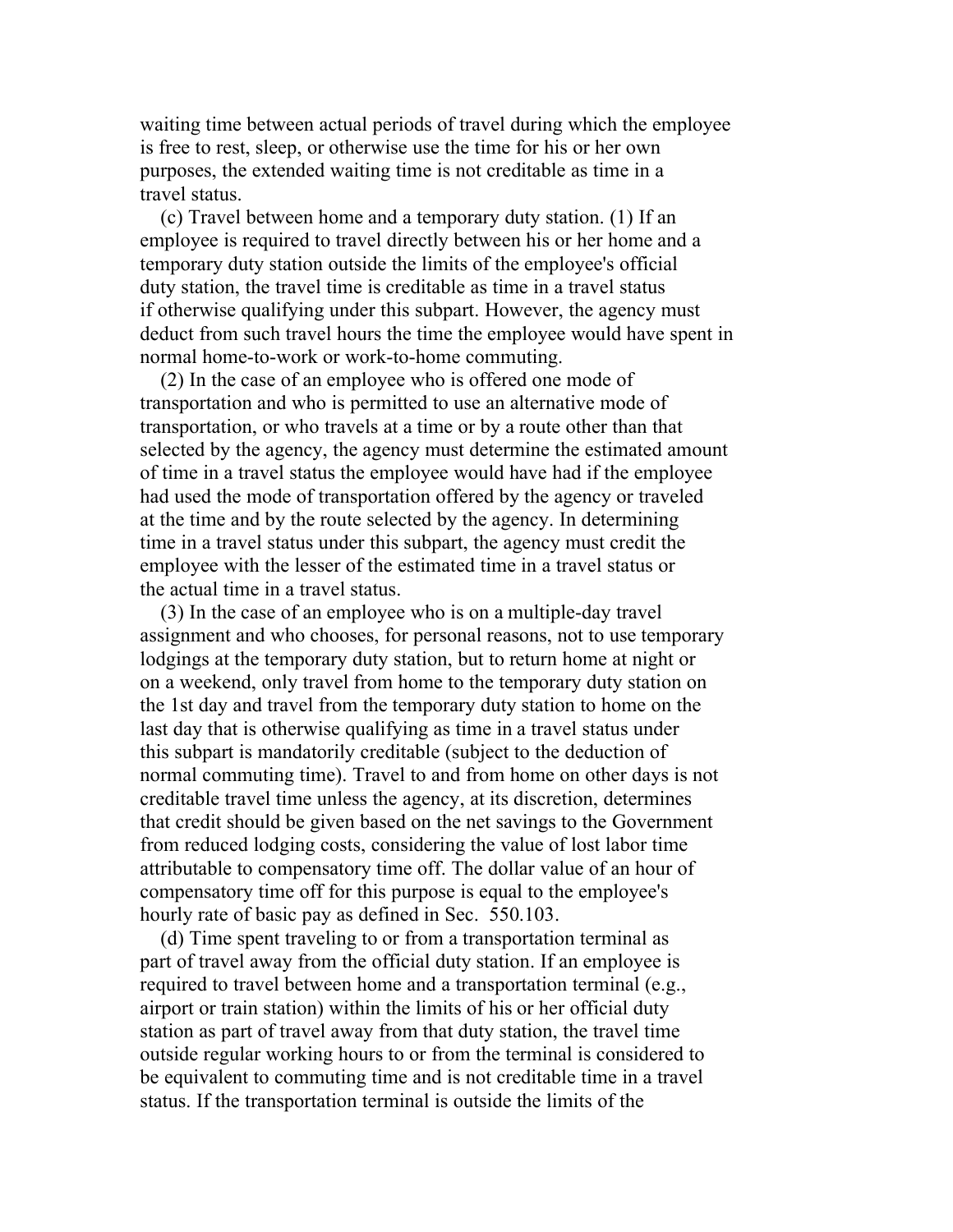employee's official duty station, the travel time to or from the terminal outside regular working hours is creditable as time in a travel status, but is subject to an offset for the time the employee would have spent in normal home-to-work or work-to-home commuting. If the employee travels between a worksite and a transportation terminal, the travel time outside regular working hours is creditable as time in a travel status, and no commuting time offset applies.

Sec. 550.1405 Crediting compensatory time off.

(a) Upon a request filed in accordance with the procedures established under paragraph (b) of this section, an employee is entitled to credit for compensatory time off for travel under the conditions specified in this subpart. The employing agency must credit an employee with compensatory time off for creditable time in a travel status as provided in Sec. 550.1404. The agency may authorize credit in increments of one-tenth of an hour (6 minutes) or one-quarter of an hour (15 minutes). Agencies must track and manage compensatory time off granted under this subpart separately from other forms of compensatory time off.

(b) An employee must comply with his or her agency's procedures for requesting credit of compensatory time off under this section. Employees must file such requests within the time period required by the agency.

Sec. 550.1406 Usage of accrued compensatory time off.

(a) An employee must request permission from his or her supervisor to schedule the use of his or her accrued compensatory time off in accordance with agency-established policies and procedures.

(b) Compensatory time off may be used when the employee is granted time off from his or her scheduled tour of duty established for leave purposes. An

## [[Page 3858]]

employee must use earned compensatory time off under this subpart in increments of one-tenth of an hour (6 minutes) or one-quarter of an hour (15 minutes).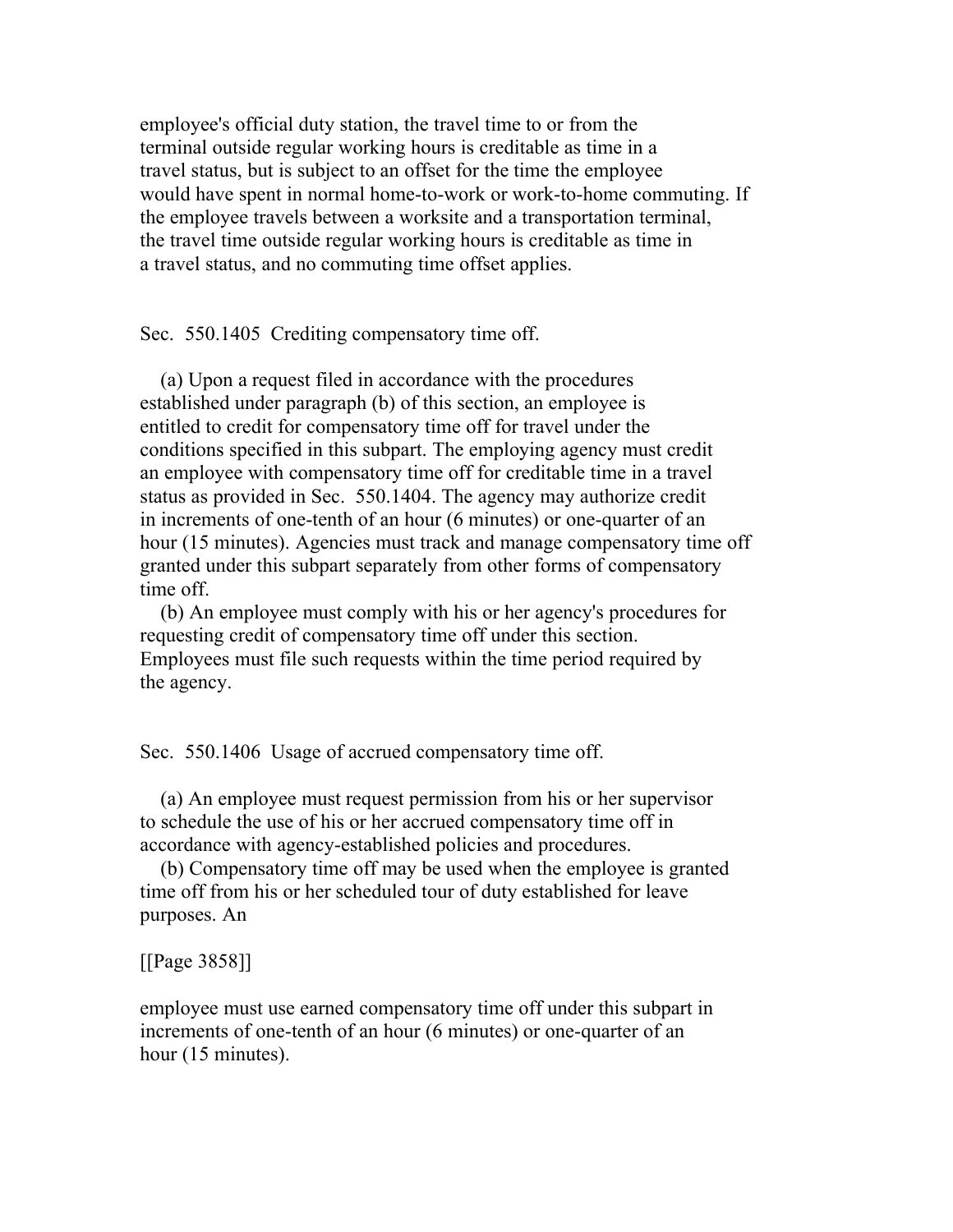Sec. 550.1407 Forfeiture of unused compensatory time off.

(a) After 26 pay periods. (1) Except as provided in paragraph (a)(2) of this section, an employee must use accrued compensatory time off by the end of the 26th pay period after the pay period during which it was credited. If an employee fails to use the compensatory time off within 26 pay periods after it was credited, he or she must forfeit such compensatory time off.

(2) If an employee with unused compensatory time off separates from Federal service or is placed in a leave without pay status in the following circumstances and later returns to service with the same (or successor) agency, the employee must use all of the compensatory time off by the end of the 26th pay period following the pay period in which the employee returns to duty, or such compensatory time off will be forfeited:

(i) The employee separates or is placed in a leave without pay status to perform service in the uniformed services (as defined in 38 U.S.C. 4303 and 5 CFR 353.102) and later returns to service through the exercise of a reemployment right provided by law, Executive order, or regulation; or

(ii) The employee separates or is placed in a leave without pay status because of an on-the-job injury with entitlement to injury compensation under 5 U.S.C. chapter 81 and later recovers sufficiently to return to work.

(b) Upon transfer to another agency. When an employee voluntarily transfers to another agency (including a promotion or change to lower grade action), he or she must forfeit his or her unused compensatory time off.

(c) Upon separation. (1) When an employee separates from Federal service, any unused compensatory time off is forfeited, except as provided in paragraph  $(c)(2)$  of this section.

(2) Unused compensatory time off will not be forfeited but will be held in abeyance in the case of an employee who separates from Federal service and later returns to service with the same (or successor) agency under the circumstances described in paragraph (a)(2) of this section.

(d) Upon movement to a noncovered position. When an employee moves to a Federal position not covered by this subpart, he or she forfeits any unused compensatory time off. This requirement does not prevent an agency from using another legal authority to give the employee credit for compensatory time off equal to the forfeited amount.